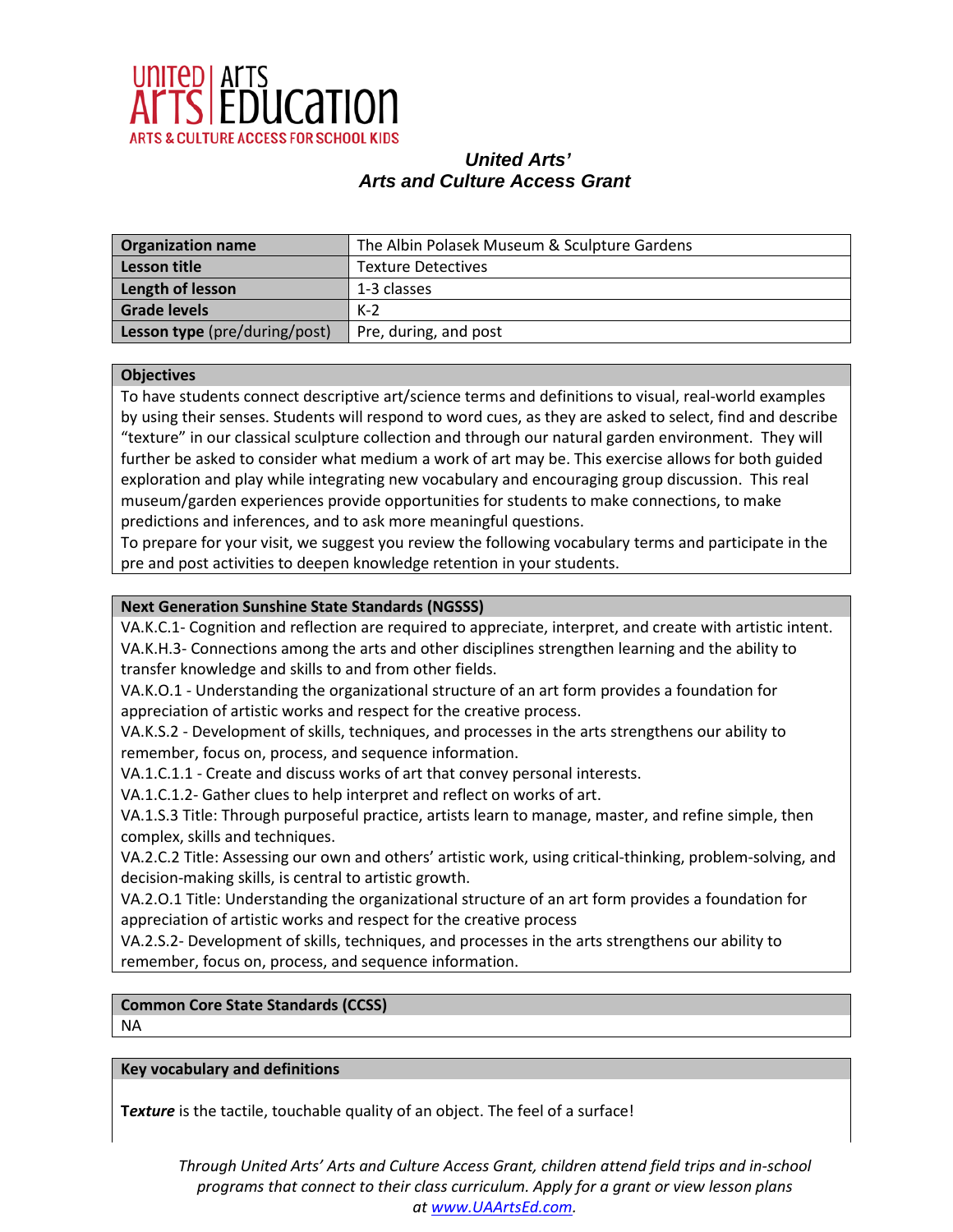

*Medium* is an art term used to describe what material an object is made out of. Medium refers to the materials that are used to create a work of art. The plural of "medium" is "media." Common media are: oil paints, watercolor, ceramics/clay, fibers, tempera, stone, wood, marble, metal, bronze, glass, and mixed-media (a combination of materials together).

## **Texture Examples:**

Hard Warm Sticky Smooth Ornamented Firm Squishy Creepy Dry Light Heavy Flat Hairy Tangled Wrinkled Waxy Rough Bristly Sharp Uneven Bubbly Cold Velvety Translucent Silky Abrasive Soft Bumpy Spongy Dirty Coarse Metallic Ribbed Glossy Liquidly Polished Stiff Mosaic Carved Woolly Sleek Shiny Embellished Fuzzy Etched Pointed Tight Packed

## **Materials needed**

Drawing pencils/crayons Clipboard or portable drawing surface Sketch pad or drawing paper Glue/stapler Large sheets of color contact paper

## **School must provide**

Art materials are available upon request, and may be included into group tour pricing. Please inquire about art activity fees.

## **Background information**

The Albin Polasek Museum & Sculpture Gardens is a place of beauty and inspiration! Your students will notice museum objects, plants, and art features that our average visitors may overlook. In this spirit we want to encourage their discovery and give them the vocabulary tools to be able to convey their thoughts and ideas about their experience.

The big idea is that "texture" is an art element that can be found all around us. Every natural surface has a texture. It can also be created in the artwork in the museum, or can be simulated using certain techniques. We can "fake" or "mimic" textures so that two different objects feel similar. The key is

*Through United Arts' Arts and Culture Access Grant, children attend field trips and in-school programs that connect to their class curriculum. Apply for a grant or view lesson plans at [www.UAArtsEd.com.](http://www.uaartsed.com/)*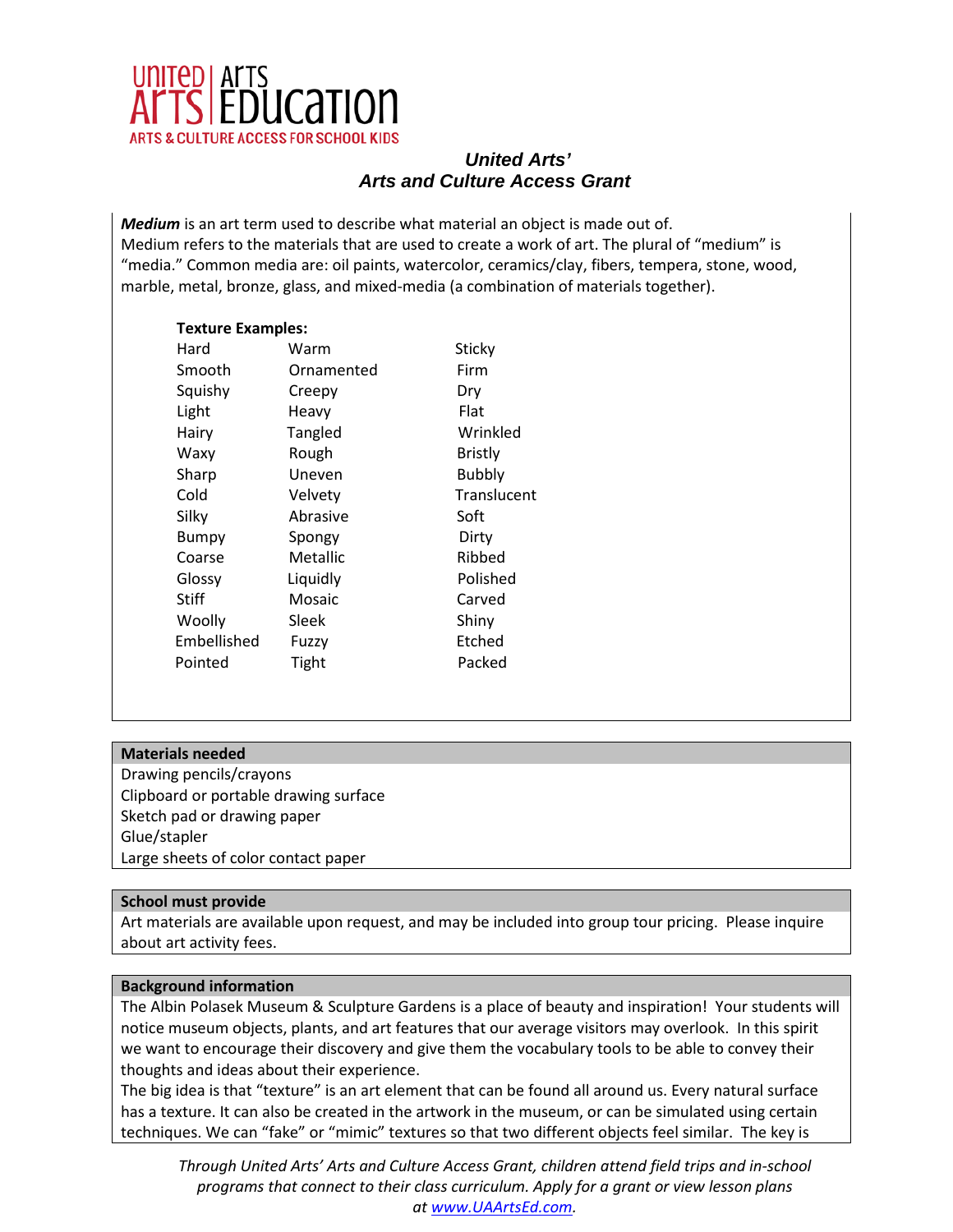

training their observation skills. To achieve this, dub each of your students as a "texture detective" who must describe the object with words in order to properly name/guess it. They will utilize their new found descriptive words to begin to explore the concept of medium and process the works they see on display. Our goal is for students to be able to describe what they see and then understand by which artistic process it was made.

### **Lesson process**

## **Pre Activity—What is texture Guessing Game?**

Have a discussion with your class on texture. Define it for them and pass around a few examples. Have each student feel the object in question and pick one to describe how it feels or looks. Begin a community texture list on a large board or paper as each student takes a turn. Choose an easy-todescribe object first, such as a soft stuffed animal and a rough rock, and then add some "trickier" or more difficult-to-describe objects such as something smooth like metal or a colored plastic ball. This may bring up a discussion on color *VS* texture. Be ready to define the difference for them. An optional experiment would be to repeat this exercise but blindfold each student. Tell them to rely solely on their senses of touch and to ignore color. Have them describe the object aloud. After each student takes a turn, the class is ready to play "texture detectives." (Optional) If you have a detective badge, hat, or magnifying glass allow your student to use the prop for dramatic effect! Place an object in a deep box or behind a screen or curtain, so that the rest of the class cannot see the object. Your student "detective" will say textured words aloud and see if their texture clues help their classmates guess the objects. (Note: These objects should be very easy to guess, such as a pillow, gummy worms, a sheet of paper, water, sand, etc…) The first student to guess the object by using the texture words becomes the next detective, and so on.

## **During Your Visit:**

When you book your group or school tour, please notify the Polasek Tour Coordinator that you selected this particular lesson, and your docent will tailor your tour to include works that are full of texture and showcase different mediums to the students. Our docent will go over the lost-wax casting method with the students and show them first hand examples of what has been cast *VS* carved. The tour will continue into the sculpture gardens where the group will go on a texture walk, describing and finding objects along the path (There is also an optional texture clay activity your class can opt to select, please let Polasek Tour Coordinator know you would like to add this optional activity).

## **Post Activity—Texture Collage and Rubbings:**

Back in your classroom, have your students describe some of the artwork they saw using texture terminology. Review mediums with your students as well, and show them examples of things that are cast VS works that are carved. Now that they are armed with texture knowledge, take your students on a nature walk to gather natural materials for a texture collage (remind them that this is a mix-media work of art). Encourage them to not only find small, SAFE objects such as grass, sand, leaves, etc., but also try doing nature rubbings outdoors, if possible. Each student will need a clip board or flat surface to bring outdoors, or they can also place over top of the object itself. Demonstrate how to do a crayon rubbing with leaves before you venture outdoors! Watch them explore and find new textures… ask them to guess if a certain texture will make a good rubbing subject, and why or why not? Spend 30

*Through United Arts' Arts and Culture Access Grant, children attend field trips and in-school programs that connect to their class curriculum. Apply for a grant or view lesson plans at [www.UAArtsEd.com.](http://www.uaartsed.com/)*